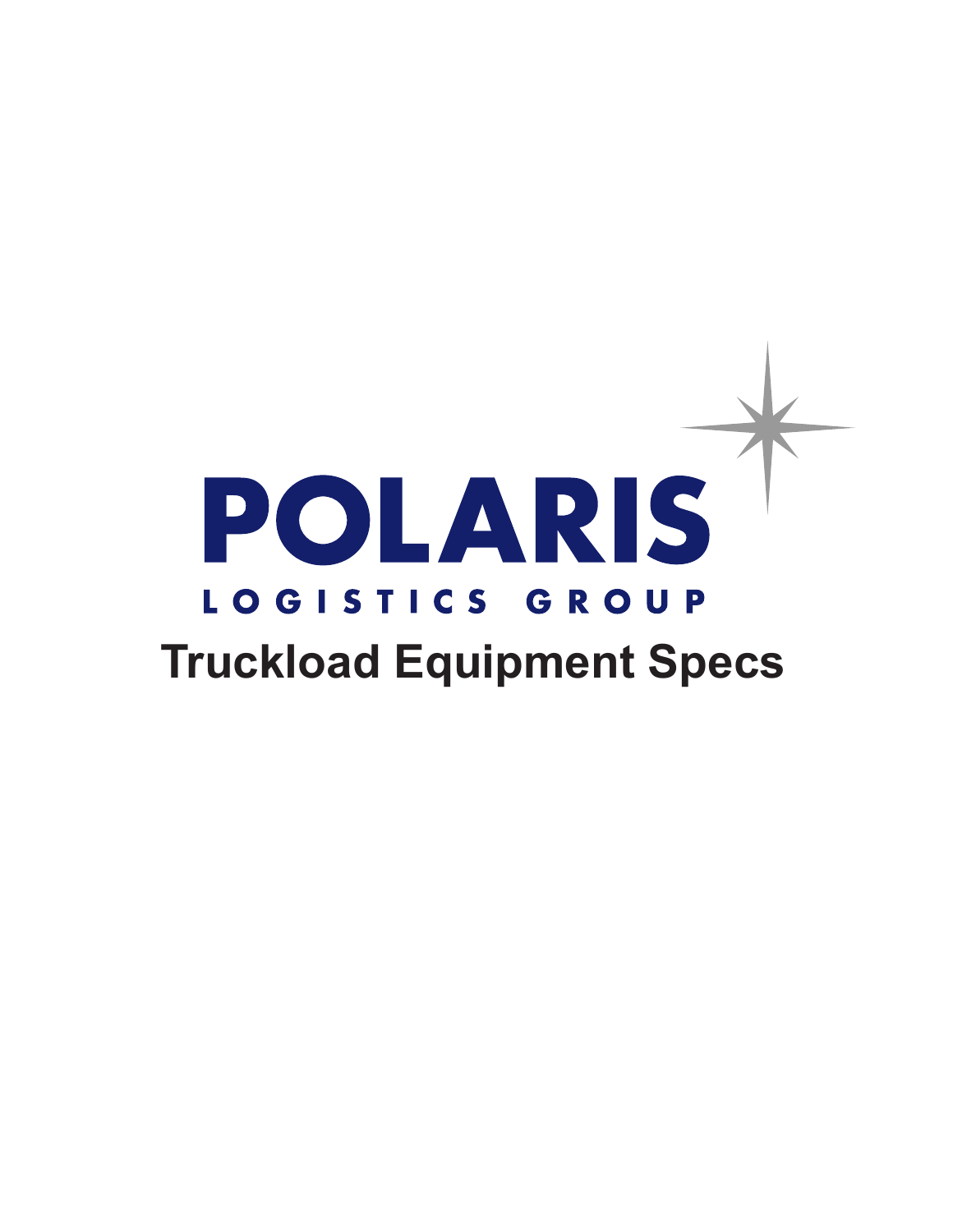# **DRY VAN**



#### **STANDARDS**

**Lengths**: 28, 32, 36, 40, 42, 43, 45, 48, 53 feet **Widths**: 96–102 inches **Heights**: 12.5–13.5 feet **Commodities hauled can include:** Packaging, paper, dry grade food, beverages, clothing, building products, lawn/garden goods, chemicals, ink/paint, batteries, seed, finished products

#### **CAPACITY**

**Max Weight 53':** 45,000 pounds **Max Pallets 53':** 26 Max Volume 53': approx. 3,500 feet<sup>3</sup>

#### **OPTIONS AND FEATURES**

Heated Screwed in wood floors eTrack Lift gates Vented trailers Plate trailer Roll up doors Swing doors Food grade

|                               | <b>45' Van</b> | 48' High Cube Van | 53' High Cube Van |  |
|-------------------------------|----------------|-------------------|-------------------|--|
| <b>Overall Length</b>         | 45'            | 48'               | 53'               |  |
| <b>Inside Length</b>          | 44.6           | 47.4'             | 52.4'             |  |
| <b>Overall Height</b>         | 13'6''         | 13'6''            | 13'6''            |  |
| <b>Inside Height</b>          | 102"           | 110"              | 110"              |  |
| <b>Door Opening</b>           | 106" H 92" W   | 110" H 98.3" W    | 110" H 98.3" W    |  |
| <b>Overall Width</b>          | 96"            | 102"              | 102"              |  |
| <b>Inside Width</b>           | 92" at scuff   | 98.7" at scuff    | 98.7" at scuff    |  |
| <b>Dock Height</b>            | 50"            | 50"               | 50"               |  |
| <b>Loading Capacity Up To</b> | 45,000         | 45,000            | 44,000            |  |

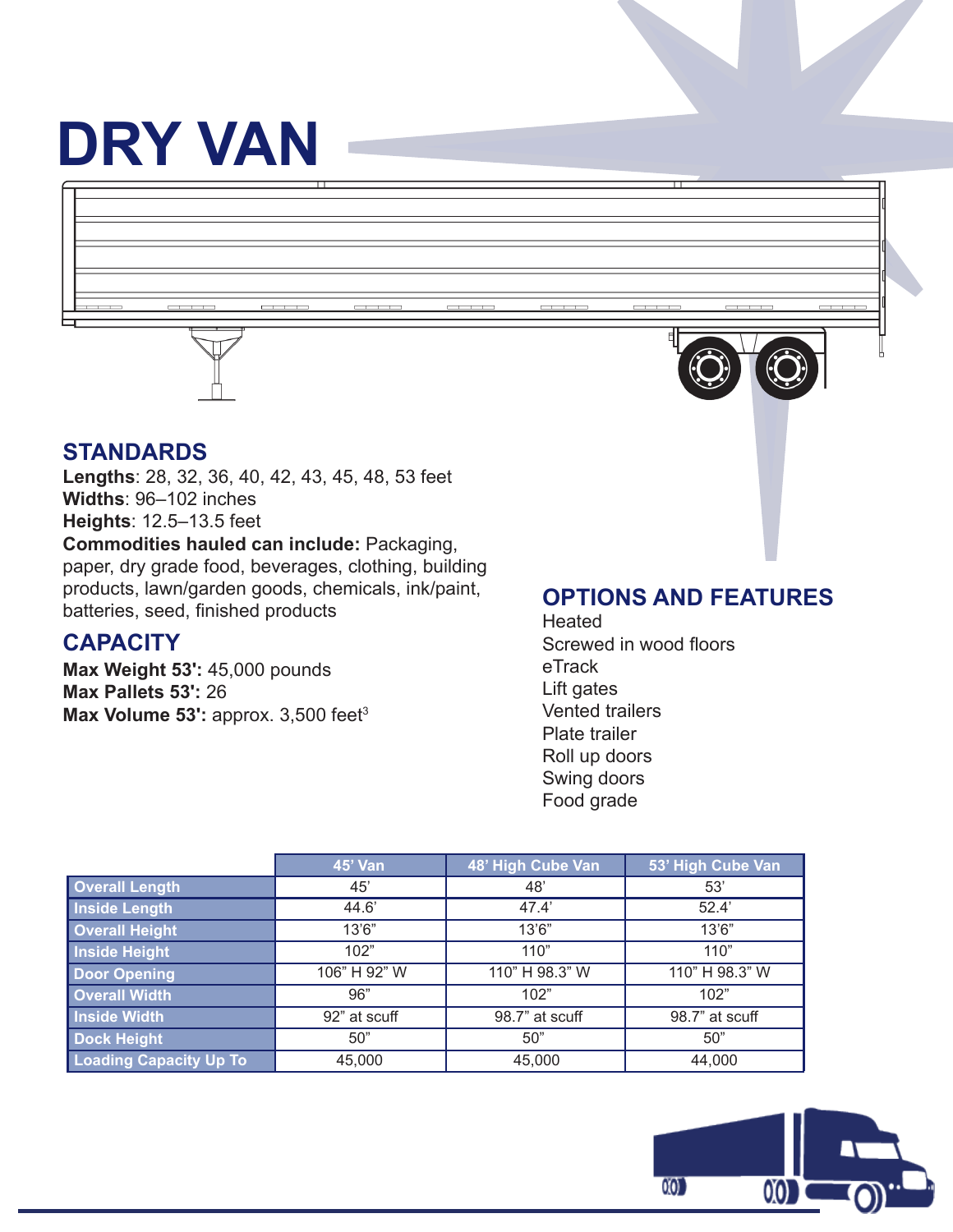### **REEFER TRAILER**



#### **STANDARDS**

**Lengths**: 28, 32, 36, 40, 48, 51, 53 feet **Widths**: 96–102 inches **Heights**: 12.5–13.5 feet **Commodities hauled can include: Fresh:** floral/nursery, produce, juice, meat, dairy/deli **Frozen:** ice cream, frozen food products, frozen fruits & vegetables **Temp Controlled:** beverages (soda/wine), chocolate/candy, lubricants,computer servers

#### **CAPACITY**

**Max Weight 53':** 44,000 pounds **Max Pallets 53':** 26 **Volume 53': approx. 3,700 feet<sup>3</sup>** 

|                               | 48' Reefer                     | 53' Reefer                     |  |
|-------------------------------|--------------------------------|--------------------------------|--|
| <b>Overall Length</b>         | 48'<br>53'                     |                                |  |
| <b>Inside Length</b>          | 46'6"                          | 51'6"                          |  |
| <b>Overall Height</b>         | 13'6''                         | 13'6''                         |  |
| <b>Inside Height</b>          | 103.5"                         | 103.5"                         |  |
| <b>Door Opening</b>           | 101.8" H 98.3" W               | 101.8" H 98.3" W               |  |
| <b>Overall Width</b>          | 102"                           | 102"                           |  |
| <b>Inside Width</b>           | 97" at scuff<br>97.4" at liner | 97" at scuff<br>97.4" at liner |  |
| <b>Coupler Height</b>         | 47'                            | 47'                            |  |
| <b>Dock Height</b>            | 51.5"                          | 52.2"                          |  |
| <b>Loading Capacity Up To</b> | 44,000                         | 43,500                         |  |

#### **OPTIONS AND FEATURES**

mmmm

eTrack Produce chutes Downloadable T.R.U Roll up doors Swing Doors

**Mullar** 

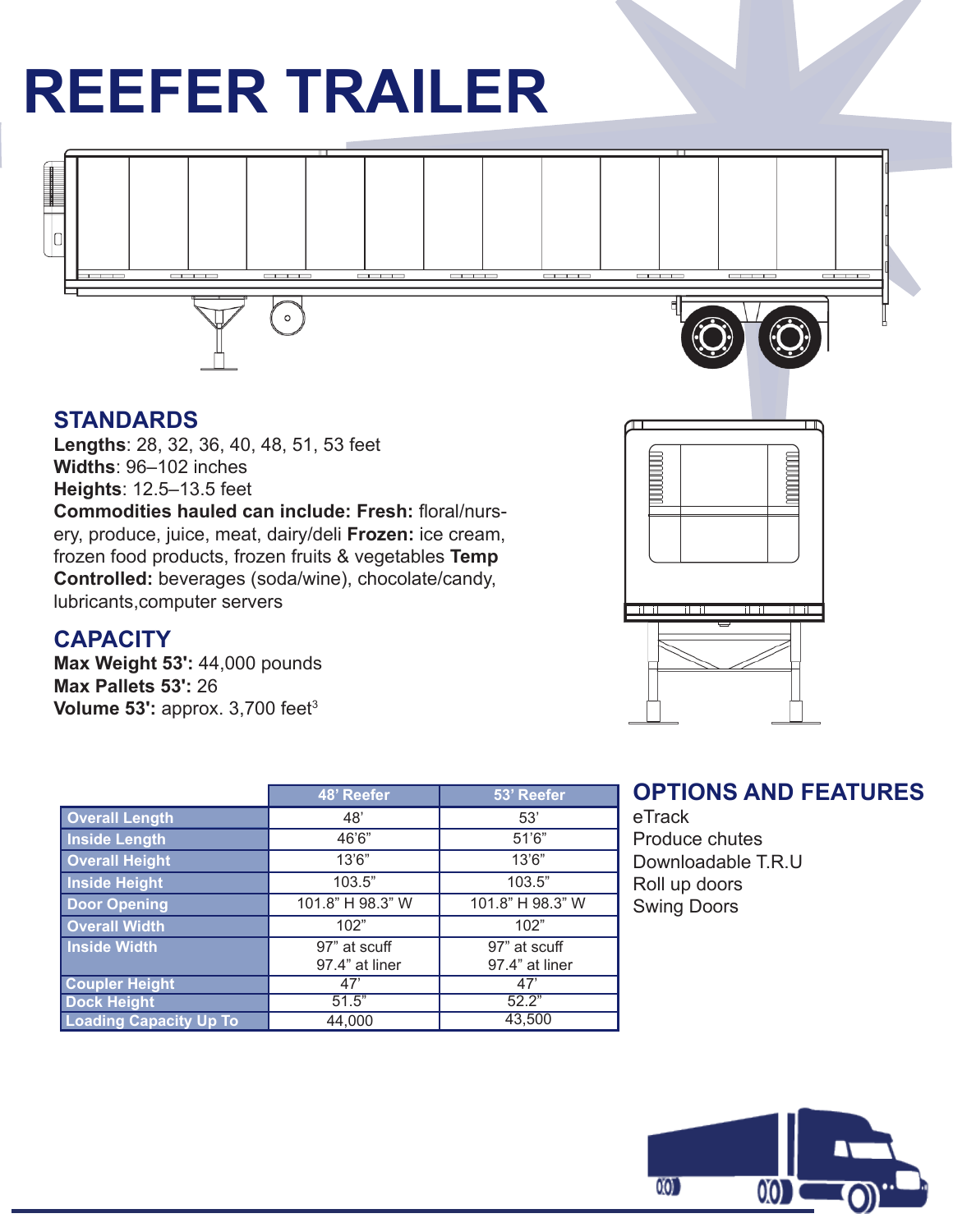# **STRAIGHT TRUCK (WITH LIFT GATE)**



#### **STANDARDS**

**Lengths**: 22-26 feet **Widths**: 96–102 inches **Heights**: 12.5–13.5 feet

**Commodities hauled can include:** Office material, furniture, cleaning supplies, local vender material

#### **CAPACITY**

**Max Weight 53':** 14,000 pounds **Max Pallets 53':** 12 **Max Volume 53': approx. 1,700 feet<sup>3</sup>** 

#### **26' DIMENSIONS**

**Width**: 102 inches **Height**: 12.5 feet

#### **OPTIONS AND FEATURES**

eTrack Produce chutes Downloadable T.R.U Roll up doors Swing Doors

### **LTL PUP TRAILERS**



#### **STANDARDS**

**Lengths**: 22-26 feet **Widths**: 96–102 inches **Heights**: 12.5–13.5 feet **Commodities hauled can include:** Office material, furniture, cleaning supplies, local vender material

#### **CAPACITY**

**Max Weight 53':** 14,000 pounds **Max Pallets 53':** 12 Max Volume 53': approx. 1,700 feet<sup>3</sup>

#### **26' DIMENSIONS**

**Width**: 102 inches **Height**: 12.5 feet

#### **OPTIONS AND FEATURES**

eTrack Produce chutes Downloadable T.R.U Roll up doors Swing Doors

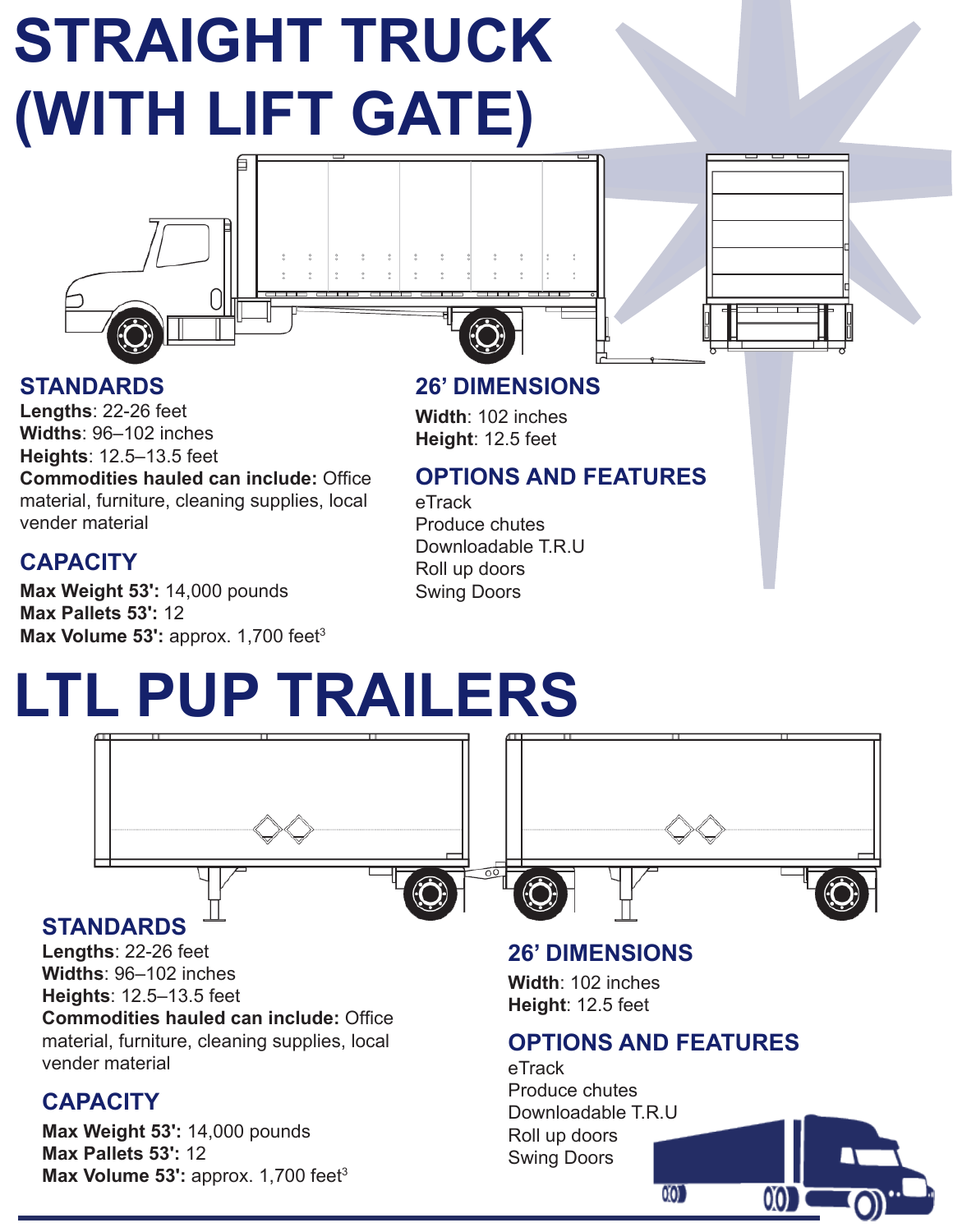# **CONTAINERS**





#### **STANDARDS**

屯

**Lengths**: 20, 40, 45, 48, 53 feet **Widths**: 98–102 inches **Heights**: 8.5-9.5 feet



|                       | 20'                 | 40'                    | 40'                    | 45'                     | 487                    | 53'                     |
|-----------------------|---------------------|------------------------|------------------------|-------------------------|------------------------|-------------------------|
| <b>Overall Length</b> | 19.10"              | 40.0"                  | 40.0"                  | 45'                     | 48'                    | 53'                     |
| <b>Inside Length</b>  | 19'4"               | 39'6"                  | 39'6"                  | 44.6"                   | 47.6"                  | 52.3"                   |
| <b>Overall Height</b> | 8'6''               | 8'6''                  | 9'6''                  | 9'6''                   | 9'6''                  | 9'6''                   |
| <b>Inside Height</b>  | 7'9''               | 7'10''                 | 8'10"                  | 8'10"                   | 8'10"                  | 8'10"                   |
| <b>Door Opening</b>   | 7'6" H<br>$7'8''$ W | $7'6''$ H<br>$7'8''$ W | $8'6''$ H<br>$7'8''$ W | $8'6''$ H<br>7'8" W     | $8'6''$ H<br>$8'2''$ W | 8'10" H<br>8'2" W       |
| <b>Overall Width</b>  | 8'0''               | 8'0''                  | 8'0''                  | 8'0''                   | 8'6''                  | 8'6''                   |
| <b>Inside Width</b>   | 7'8"                | 7'8''                  | 7'8''                  | 7'8''                   | 8'2"                   | 8'2"                    |
| <b>Capacity</b>       | $1,170ft^3$         | 2,390f <sup>3</sup>    | $1,170ft^3$            | $1,170$ ft <sup>3</sup> | $1,170ft^3$            | $1,170$ ft <sup>3</sup> |

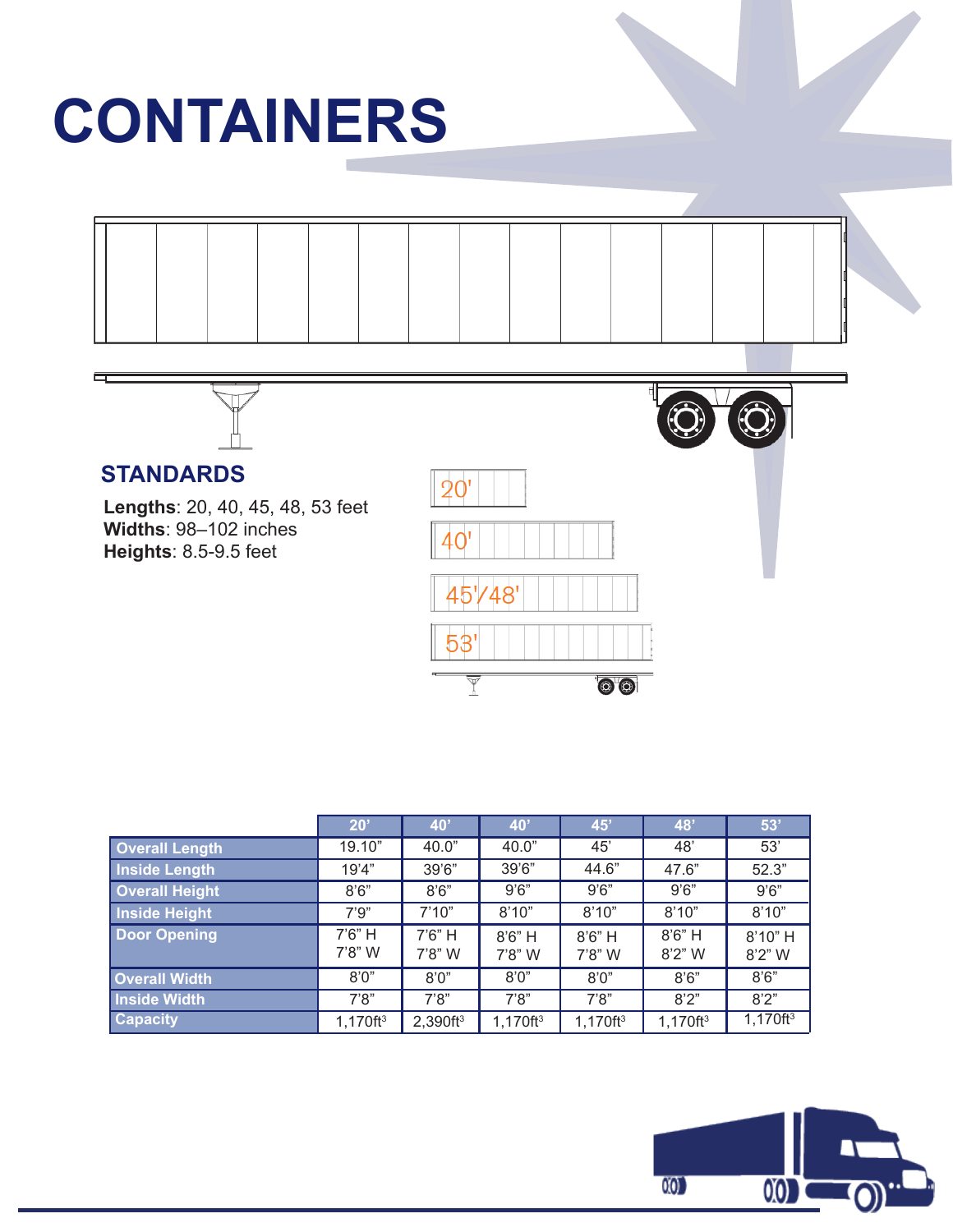### **OPEN TOP**



**Widths**: 96–102 inches **Heights**: 8–13.5 feet **Commodities hauled can include:** Scrap metal, garbage

#### **CAPACITY**

**Max Weight 48':** 50,000 pounds **Max Volume 48':** 3,000 feet3

**Height**: 12.5 feet



### **CURTAIN SIDE**



**Max Weight 53':** 53,000 pounds **Max Pallets 53':** 26 **Max Volume 53': 3,800 feet<sup>3</sup>** 

#### $00$

00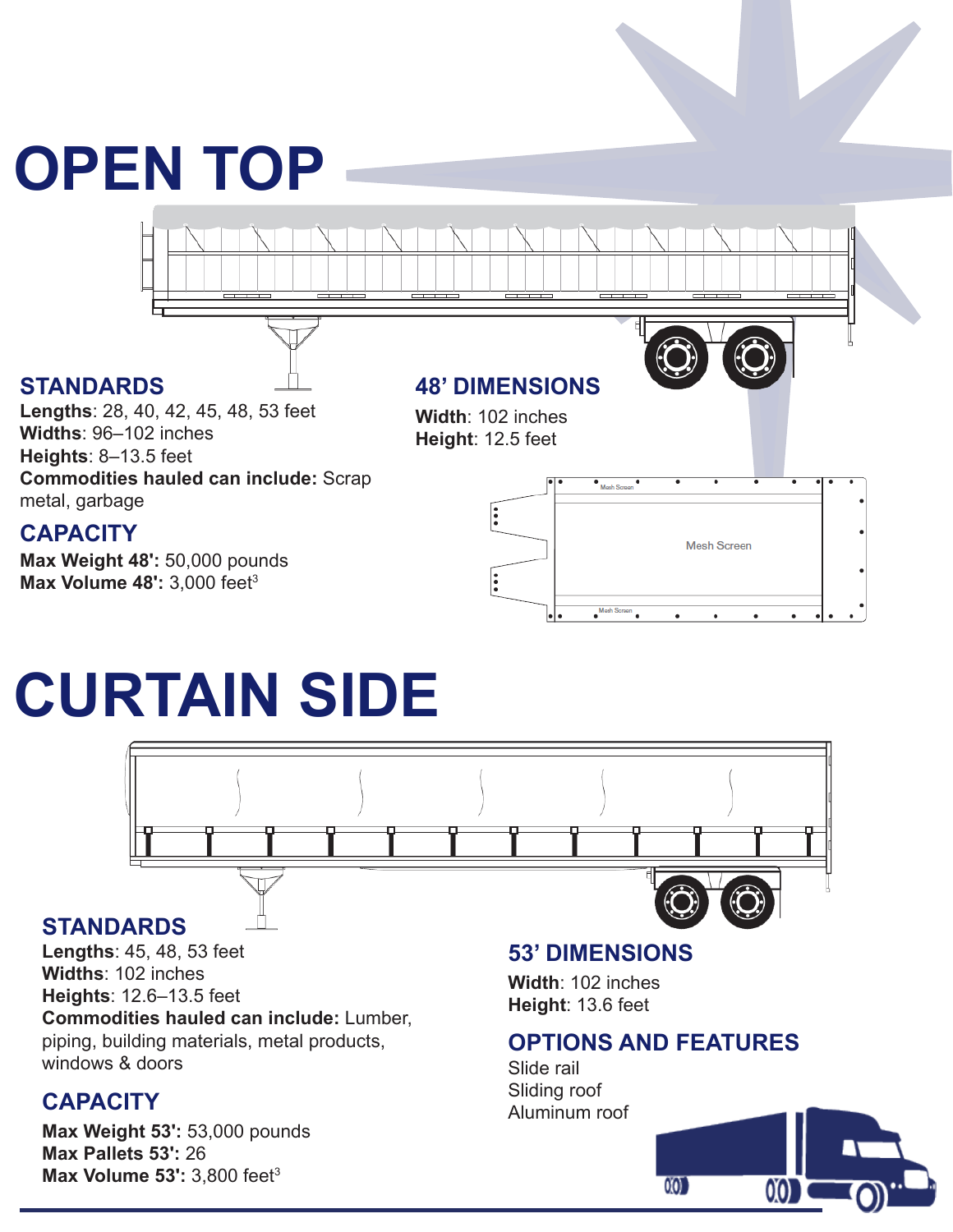### **TANKER**



**Commodities hauled can include:** Oil, gas, liquid

#### **CAPACITY**

**Max Volume 53':** 3,000-9,000 gallons

Insulated Non-insulated (skin)

# **DROP DECK / eVAN**



**CAPACITY**

**Max Volume 53': 4,400 feet<sup>3</sup>**